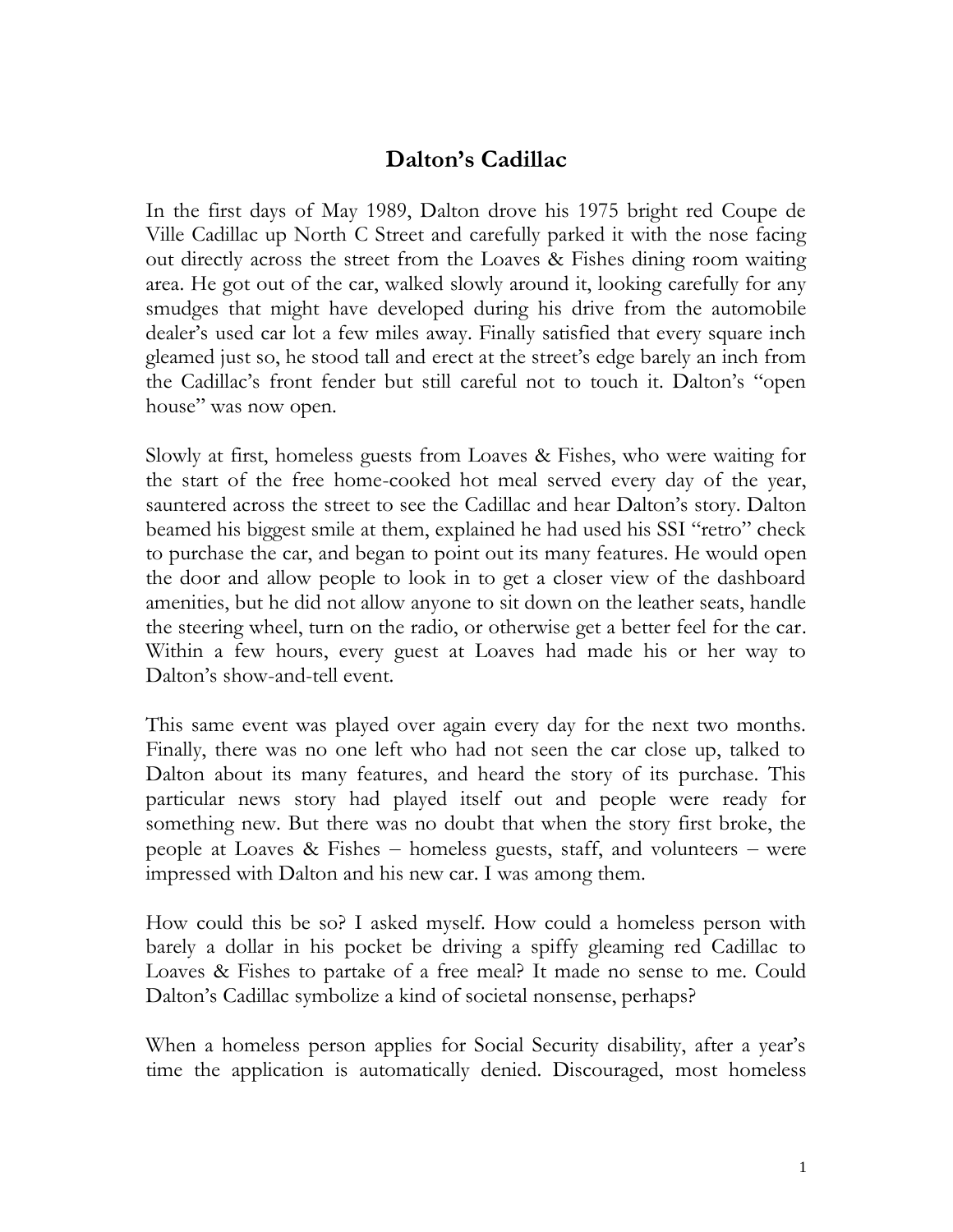people do not bother to reapply and the case lapses. If one applies again, a new application is filed, and a year later it is semiautomatically denied. Those who did not drop out after the first time do so now. Two years have elapsed, what is the point? To appeal a second denial, the services of an attorney are required, and the applicant can expect this process to take two more years, probably longer. The attorney must be willing to represent the client for a fixed percentage of any back award or "retro" (its street name) paid to the client, but the fee is paid only if the case is successful; i.e., the attorney must successfully prove to a judge appointed by the federal government that his or her client has met all the objective standards set forth in law and practice that prevent the applicant from ever being able to work again during his or her lifetime. Most attorneys cannot afford to take such a case on behalf of a homeless person because the outcome is too unpredictable and the client, because of homelessness, is too unstable. (To circumvent this lack of representation, I recruited a gifted poverty attorney I had known from the 1960's to represent only disabled homeless people. After the first two years, he made a very comfortable living indeed from these retro percentages.)

Somehow Dalton managed to win his case. Perhaps he was one of the exceptions to the semiautomatic rule, I don't know. From start to finish, it took several years, but his disability was finally approved, and six months later he received his retro.

The amount of the Social Security disability award is counted from the date of the first application. Therefore, if the applicant's case were to take a total of four years, let's say, the amount of the retro could be about \$34,000. The attorney's percentage fee is approximately \$5,000, leaving a \$29,000 nest egg in the bank to be used, one would hope, to supplement the \$730 a month disability stipend by an additional \$500 a month for the next five years. Wrong. Social Security regulations require the recipient to spend the balance of the retro within a few months or forfeit it.

Realistically, what does a disabled and homeless person buy with this \$29,000? The first to be paid back are the friends and relatives from whom money was borrowed during the application process, especially after the official notice of approval was received. During the intervening six months, between the notice of approval and the retro payment, the disabled homeless person actively borrows funds from friends and associates using perfect collateral: the full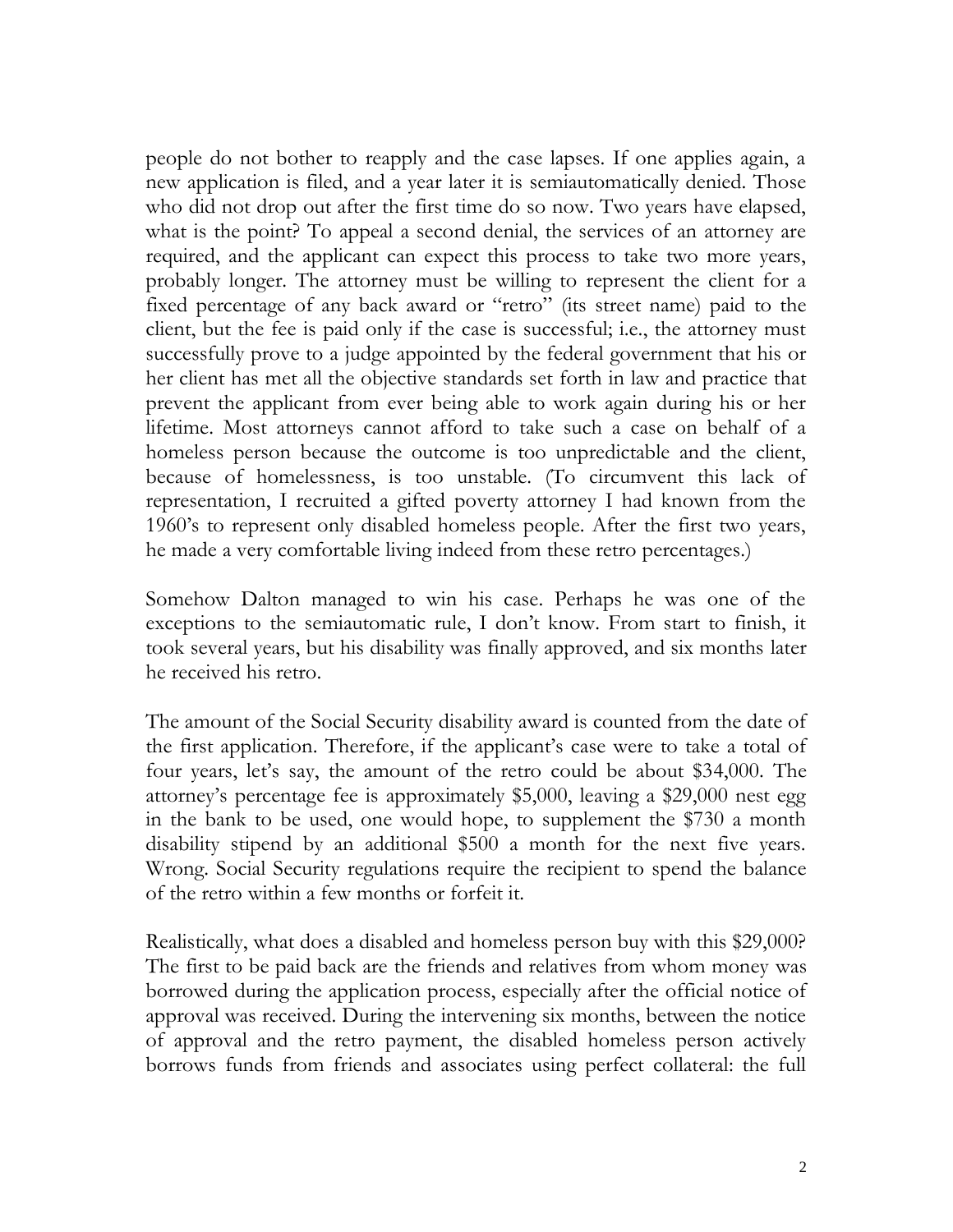faith and credit of the United States of America. Well, then, if not every dollar borrowed is paid back, at least close enough to satisfy expectations and keep the peace.

Personal needs come next. Some clothes and shoes, probably, but more important, now that the financial ship has come in, there is money to spend entertaining and treating friends, especially girlfriends or boyfriends. Not only is the homeless disabled recipient expected to share the retro wealth, but he or she is making a wise personal investment to qualify for future dividends in the form of friendships, in-kind services, and small loans.

Finally, this will be the last chance in the recipient's lifetime to buy something big. For some disabled homeless recipients, it may be a used camper or a small used truck, but for Dalton it was a 1975 gleaming red Coupe de Ville with a two-tone hardtop and porthole windows in the backseat. Undoubtedly, the automobile remains the most beguiling and hopeless choice, because it is precisely the kind of purchase that cannot be supported and sustained. The newly qualified Social Security disability recipient will never be able to afford the annual registration fees, the required insurance, the gasoline, and the sureto-come-all-to-soon ongoing repairs needed to maintain a used car.

What would I do? Buy a car, of course. The automobile means I am not really homeless, I am not destitute, I can go where I please, I don't have to come to Loaves & Fishes to eat if I don't want to, I can drive my friends places, I am an independent person, and I am still useful. To make my point, I use the example of my 91-year-old Republican mother-in-law, who has a 1965 Cadillac parked in her garage that she has been unable to drive for at least eight years now and will never drive again in this lifetime. Selling it is out of the question. Her car is the ultimate symbol of what she once enjoyed, and may again somehow.

The rest of Dalton's story is as sad as it was predictable. With only a few minor variations, I have seen the same ending dozens of times before.

After the newness of the prized red Cadillac wore off in the Loaves & Fishes community, Dalton began to offer a poor man's taxi service. Homeless people have to walk to whatever service point they need, whether it be a mile or two or six or seven. Public transportation, especially light rail, is not an option, for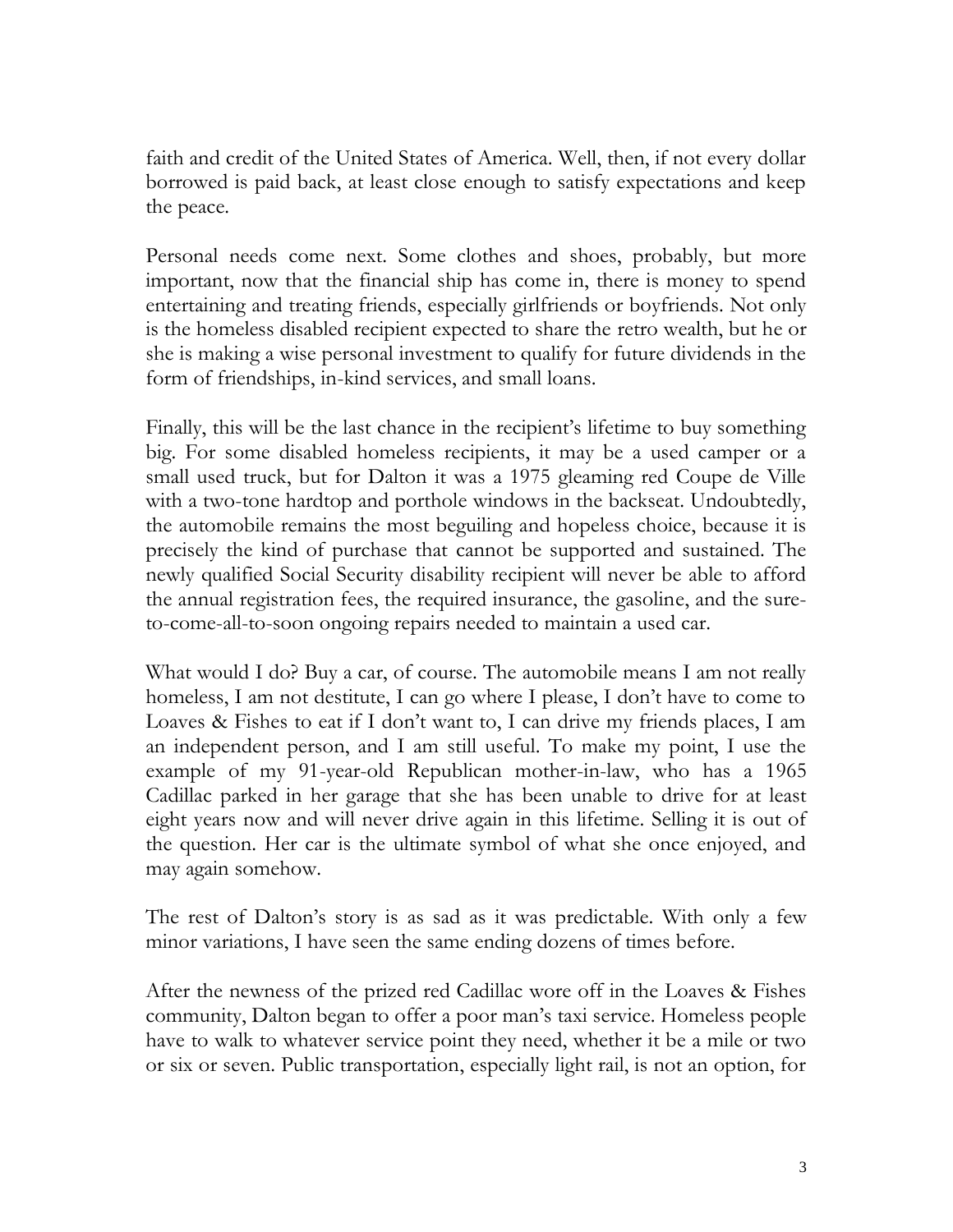two reasons. The first is that it costs too much; the second is that most homeless people have outstanding "failure to appear" bench warrants, which have been issued because of previous citations for light rail fare violations. Dalton's private limousine-like taxi service would be of help because he needed the gas money and the passengers needed the ride. Sad to report, it never worked out.

Dalton needs more gasoline money than people can afford to pay. Sometimes he gives free rides to his friends, so why not to me, someone asks. Or he is not ready to drive when people need to go. Or he doesn't want to go as far as some of his passengers need because he believes it will add too much wear and tear on his new/very used car. The taxi service finally collapses because of misunderstandings, hard feelings, and all the yelling and shouting that go along with sorting out these arrangements.

That dreaded day arrives too soon. The Cadillac needs a minor repair. Dalton has to choose between spending his monthly benefit for temporary housing or the car repair. Much to the annoyance of his girlfriend, he chooses the Cadillac. Both are now living on the street again. Well, not quite, because they can live in the Cadillac for a while until Dalton can again use his monthly stipend for some housing. That day never comes. Because of repairs, gasoline, and registration costs, the car expenses continue to eat up just enough of the monthly income to make any kind of rental housing out of reach. Maybe next month, he says.

Living in the Cadillac soon takes a toll on the car's pristine appearance. At first there are nicks and scratches, then a small dent, followed by a bigger one. The upholstery, leather or not, cannot take for long the nightly abuse of two sleepers. It begins to tear, and some of the seat stuffing begins to show. Increasingly, the Cadillac becomes filled with stuff, which further accelerates the deterioration process.

Less than a year from the date of purchase, I find Dalton's Cadillac abandoned next to a warehouse complex two blocks away from Loaves & Fishes. It is barely a shell and shows no signs of its previous elegance - a pitiful end for a gleaming red 1975 Coupe de Ville. A few weeks later, it is towed by the city to the junkyard, where it can never be reclaimed because the storage expenses soon outstrip the car's worth.